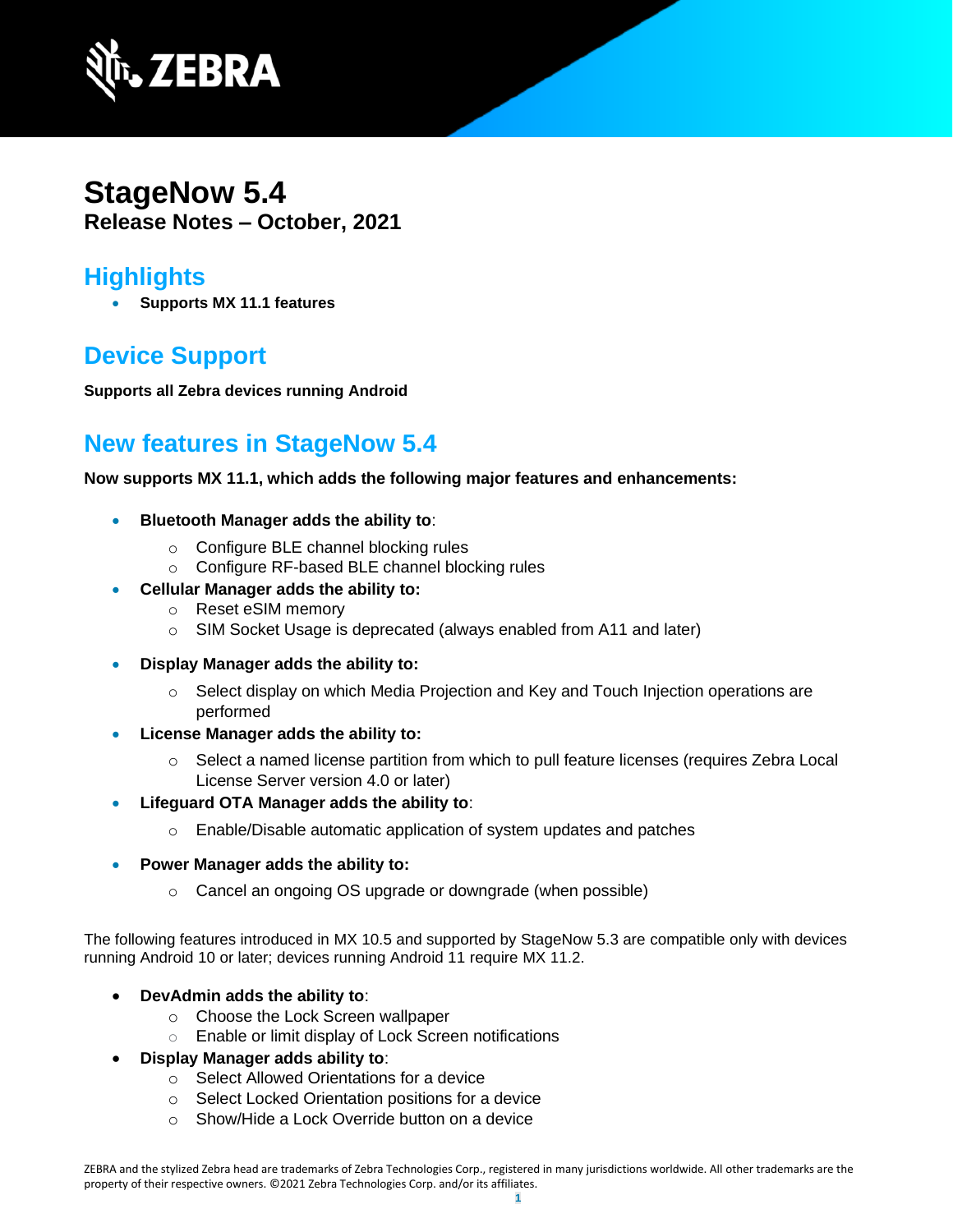

#### • **UI Manager adds ability to**:

- o Enable/Disable Clipboard Share to control off-device data sharing
- o Select digital assistant app to use on the device
- o Specify a custom digital assistant app to use on the device
- o Select a Home Screen wallpaper

#### **Deprecations, other changes**

- **Audio Volume UI Manager**:
	- o Merge ring/notification and system into a single stream
	- o Merge Bluetooth and wired headset volume limit for Ring, Notification, System, Alarm, KVS and VVS streams
	- o Remove UI label, UI icon and control parameters (deprecated)
	- o Remove Receiver Volume Limit for streams (except for voice calls)

#### **Resolved Issues in StageNow 5.4**

• None

#### **Issues resolved in earlier releases:**

- StageNow no longer crashes if unsupported special characters are entered when changing the Admin password; an error message is displayed.
- When setting App Manager background app data feature, input value entry field is now visible for entering the name of the app package(s) on which to perform the App Feature Action.
- Setting Intent Manager now shows input value entry field after selecting Json String option.
- Power Key Manager now appears normally when creating a Profile with MX 10.2.
- Editing a copied Profile no longer impacts the original Profile.
- Editing Profile settings and wizards no longer corrupts the Profile.
- Smart Profiles now supports additional devices running Android 10 and resolves upgrade-build issues.
- An issue involving editing of Profiles created with StageNow 4.2 wizards has been resolved.
- Dynamic Profile accepts the ampersand (&) character in Input .csv file while generating barcodes dynamically.
- StageNow can now be used on workstations with users other than the "Admin" user. Note: The Trusted Staging feature is not available for non-admin users.
- Intent Manager now supports EMM enrollment using Google's CloudDPC client.

## **Usage Notes**

The following versions of StageNow can be upgraded to StageNow v5.4:

- 1. StageNow v5.3
- 2. StageNow v5.2
- 3. StageNow v5.1

**IMPORTANT**: Older versions of StageNow must be launched at least once before being upgraded.

## **Known Issues**

- Persistence is NOT supported for the "None" option of the Digital Assistant App parameter of UiMgr.
- File Manager "Embed in XML" option usage is NOT recommended for file size greater than 50 KB.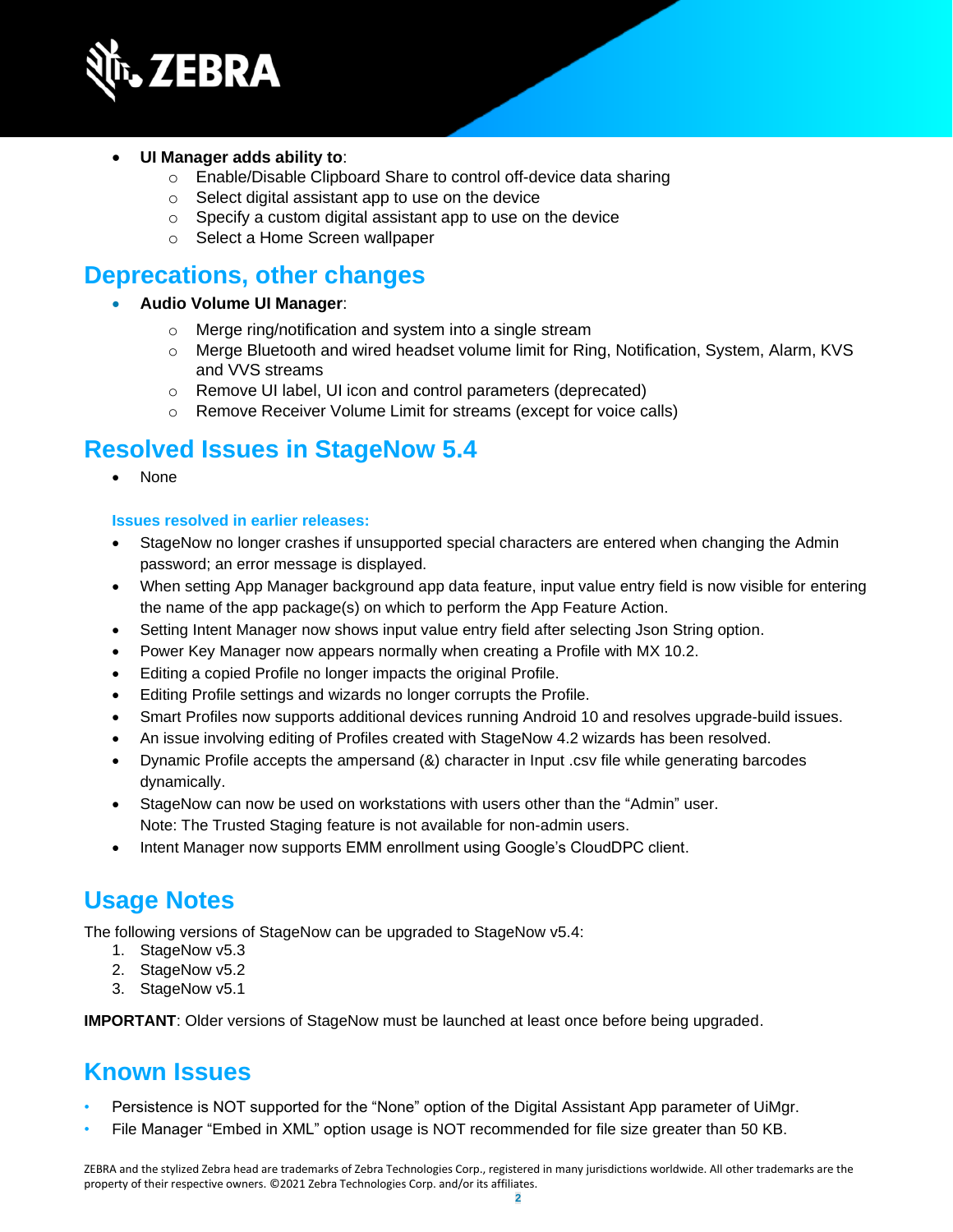

- A "null obj reference" error intermittently occurs when executing a PowerMgr Action Upgrade/Update/Downgrade Action after loading LG Patch 01-23-18.00-OG-U06-SDT through adb. Possible **REMEDY**: Try the action again
- After changing default USB preference, changed USB preference may not reflect. **REMEDY**: Unplug and Plug the device, you can see the changed USB behavior.
- A10 Smart Profile updates will not work if already downloaded using StageNow v5.0.1 once upgraded to v5.0.2. **REMEDY**: Delete the older respective xml files for those builds from \AppData\Roaming\StageNow\AST\FTP\SETTINGS and create a fresh Lifeguard profile.
- Zero Touch profiles will not work if already created in previous versions of StageNow after upgrade to 5.0.2 **REMEDY**: create a fresh Zero Touch profile using upgraded version 5.0.2.
- StageNow device client does NOT support secondary users when using Android multi-user mode,
- StageNow does NOT support Android split-screen mode.
- DataWedgeMgr in StageNow tool with MX 9.4 is not compatible with devices running with MX 9.4.
- Screen flickering before an Enterprise Reset has been observed on Android Oreo devices when the reset is performed using a StageNow barcode, this is temporary and there are no adverse effects to the device operation once Enterprise Reset has been completed on the And Oreo devices.
- Dynamic Staging functionality is available only to the Staging Administrator; Dynamic Staging profiles published to the Staging Operator might not work as expected.
- Device reboot is sometimes executed before applying configuration settings if the reboot setting is placed in the deployment section of a Profile. **REMEDY**: Do not add reboot settings using the assisted Wizard, use Xpert mode to construct the same defined profile with the reboot setting or use Xpert mode to reboot the device.
- .bin files generated from a staging profile sometimes do not work on the device. **REMEDY**: Generate new .bin file from same profile.
- Wi-Fi Hotspot staging feature is NOT supported on workstations running Windows 10.
- If StageNow does not run as expected on Windows 10, quit and launch StageNow while selecting "Run as Administrator."
- Check for updates on startup (AWS/auto tool Updates) has been stopped; please download and install the latest StageNow tool from Zebra support portal.
- CSP Library:
	- o Can be used for importing plug-in CSPs with their features displayed alongside other MX versions.
	- $\circ$  Errors sometimes occur when deleting an .apk file imported to the CSP Library as a plug-in CSP. TO **REMEDY**: Export all profiles, delete the StageNow DB and re-import all profiles. (StageNow DB is found in the %APPDATA% directory).
- To bring in AccessMgr changes for legacy devices, MX 9.4 has been introduced
- StageNow MX 9.4 features work only on devices with MX 9.4; it is not backward compatible with MX 9.3 or 9.2. MX 9.4 is backward-compatible only with MX 9.1 and older MX versions.
- Trusted Barcode Staging is not supported with MX 9.4.
- MX 9.4 feature set is equivalent to MX 9.1 features with enhanced AccessMgr changes only.

## **Important Link[s](http://techdocs.zebra.com/stagenow/)**

[StageNow Installation and Setup](http://techdocs.zebra.com/stagenow/latest/installing/)

Note:

o For Chinese-language version, download an Adobe Acrobat reader that supports the desired language variant and generate the staging barcodes from a Staging Profile.